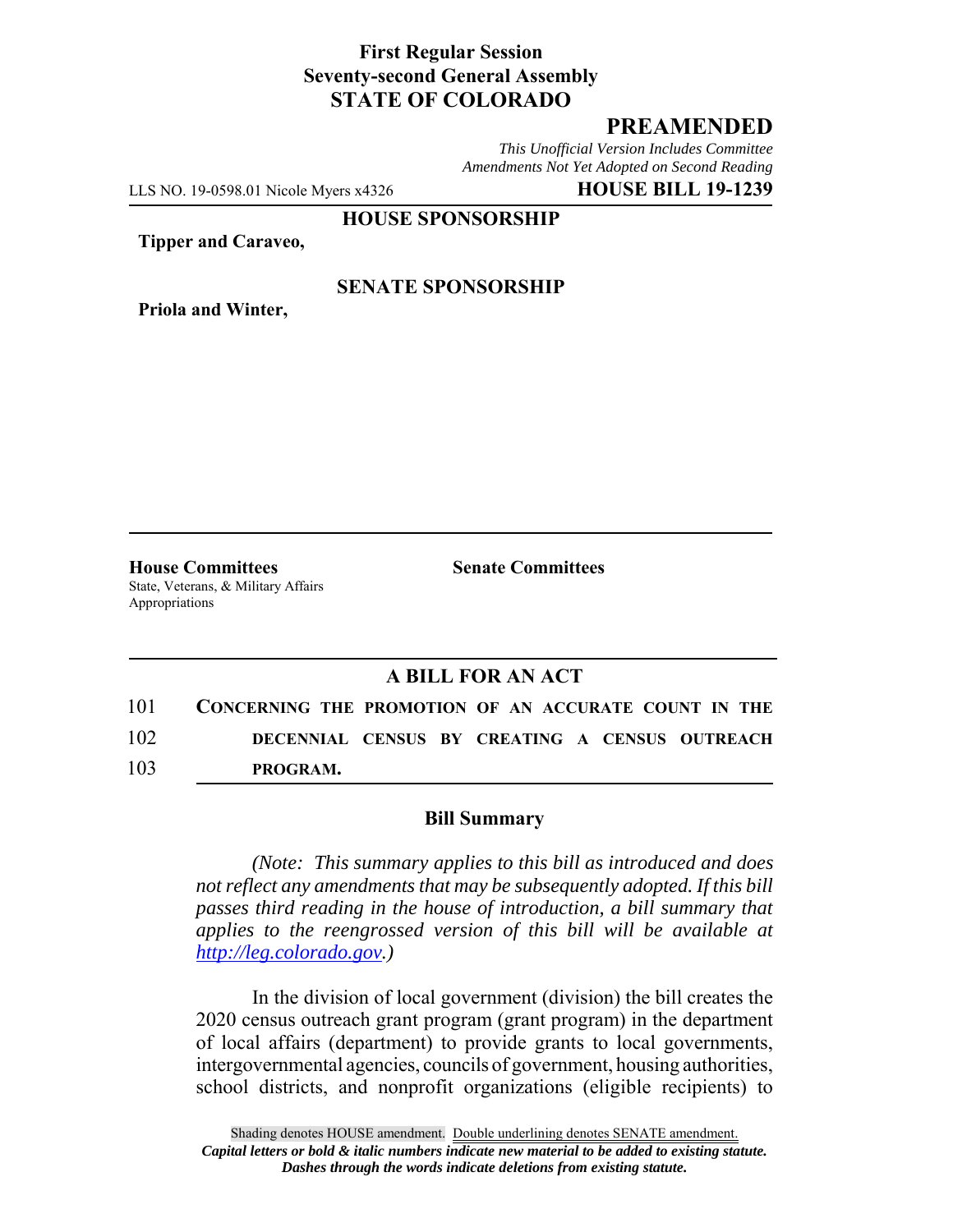support the accurate counting of the population of the state for the 2020 census.

The department, in coordination with the grant program committee (committee), which is also created in the division, is required to implement and administer the grant program and to develop policies and procedures necessary for such implementation and administration.

The committee is created in the division to make recommendations to the department regarding the policies and procedures to review grant applications and to make recommendations to the department regarding which applications to approve for the grant award. The committee consists of 7 members, 3 of whom are appointed by the governor and 4 of whom are appointed, one each, by the speaker of the house of representatives, the president of the senate, and the minority leaders of the house of representatives and the senate.

The bill specifies that eligible recipients may use grant money to conduct 2020 census outreach, promotion, and education to focus on hard-to-count communities in the state and to increase the self-response rate and accuracy of the 2020 census. Eligible recipients may also use grant money to further award grants to other local governments, intergovernmental agencies, councils of government, housing authorities, school districts, or nonprofit organizations.

To receive a grant, an eligible recipient must submit an application to the department in accordance with the policies and procedures developed by the department. The bill specifies the information that an application must include at a minimum.

The committee is required to review the applications received and to make recommendations to the department regarding which grant applications to approve. In developing its recommendations, the committee is required to consider whether the eligible recipient will be conducting outreach in hard-to-count communities and the size and geographic and demographic diversity of the hard-to-count communities in which outreach, education, and promotion of the 2020 census will occur as provided by all eligible recipients that receive grant money.

Subject to available appropriations and in accordance with the recommendation of the committee, the department is required to award grants for the purposes of the grant program on or before November 1, 2019, and to distribute the grant money to eligible recipients that were awarded grants within 30 days after the grants are awarded.

Each eligible recipient that received a grant through the grant program is required to submit a report to the department including information to be determined by the department. The department is required to submit a report to the local government committees of the senate and the house of representatives, or any successor committees, and to the governor regarding the census outreach conducted through the grant program.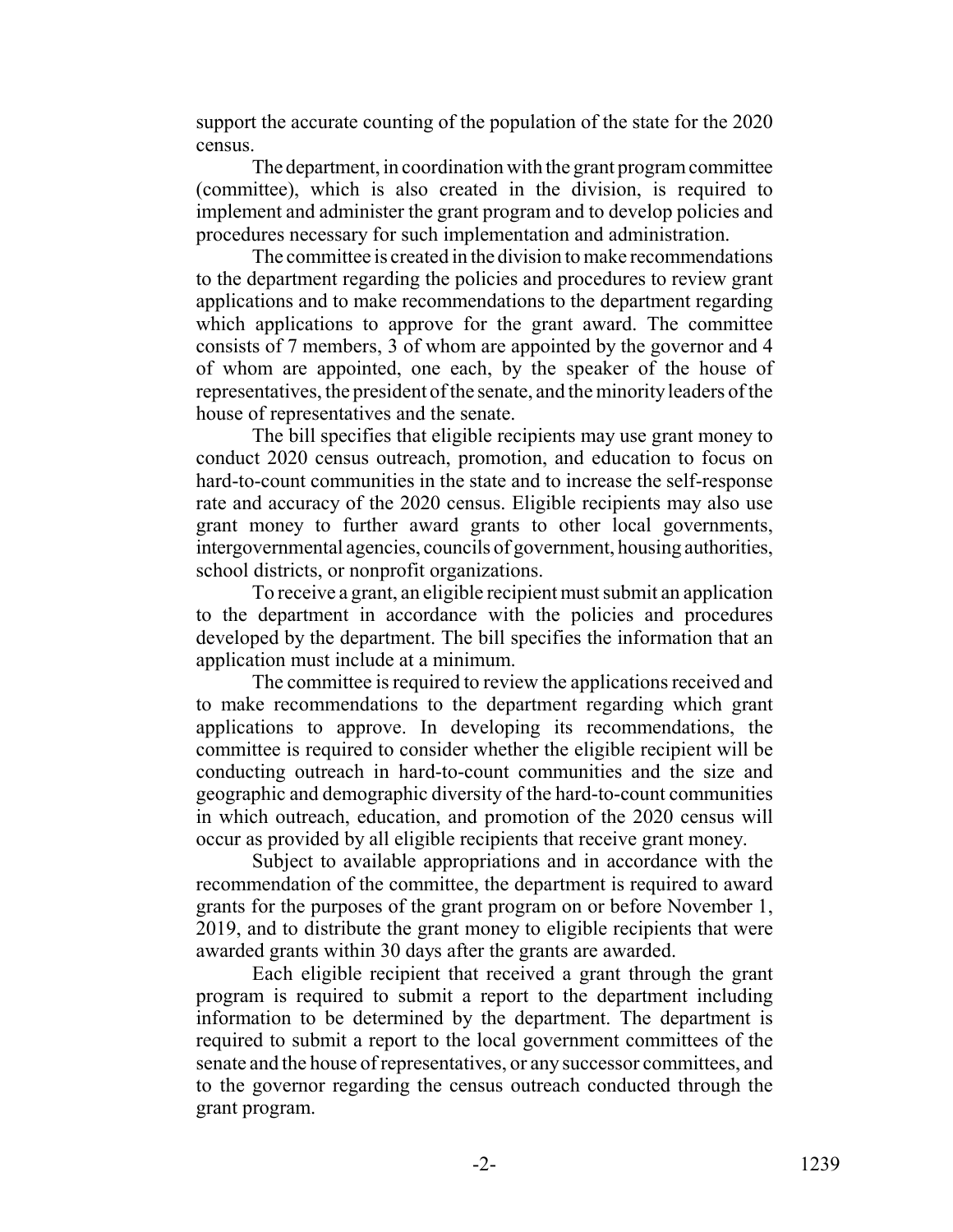For the 2019-20 fiscal year, the bill directs the general assembly to appropriate \$12 million to the department to award grants to eligible recipients for the purposes of the grant program. In addition, the department may solicit, accept, and expend gifts, grants, or donations from private or public sources for the purposes of the grant program.

On or before May 1, 2026, and on or before May 1 every 10 years thereafter, the department and the office of the governor are required to develop a strategic action plan, including a discussion of necessary funding for the plan, for outreach and promotion for a successful count of the population in Colorado during the upcoming decennial census.

 *Be it enacted by the General Assembly of the State of Colorado:* **SECTION 1.** The short title of this act is the "Every Person Counts In Colorado Act". **SECTION 2.** In Colorado Revised Statutes, **add** 24-32-125 and 24-32-126 as follows: **24-32-125. Census outreach grant program - creation - committee - legislative declaration - definitions - repeal.** (1) **Legislative declaration.** (a) THE GENERAL ASSEMBLY FINDS AND DECLARES THAT: 10 (I) THE DECENNIAL CENSUS OF THE POPULATION, THE ACTUAL ENUMERATION OF THE NUMBER OF PERSONS LIVING IN THE UNITED STATES AND ALL UNITED STATES TERRITORIES, IS REQUIRED BY THE UNITED STATES CONSTITUTION; **(II) A PRECISE COUNT IS VITAL TO GUARANTEEING EACH STATE**  RECEIVES THE APPROPRIATE NUMBER OF SEATS IN THE UNITED STATES HOUSE OF REPRESENTATIVES, INFLUENCES HOW STATES DRAW THEIR LEGISLATIVE DISTRICTS, ENSURES COMMUNITIES ACROSS THE COUNTRY RECEIVE PROPER FUNDING FOR A VARIETY OF IMPORTANT SERVICES ON WHICH INDIVIDUALS, FAMILIES, AND LOCAL ECONOMIES RELY, AND PROVIDES SOCIAL, DEMOGRAPHIC, AND ECONOMIC PROFILES OF THE

-3- 1239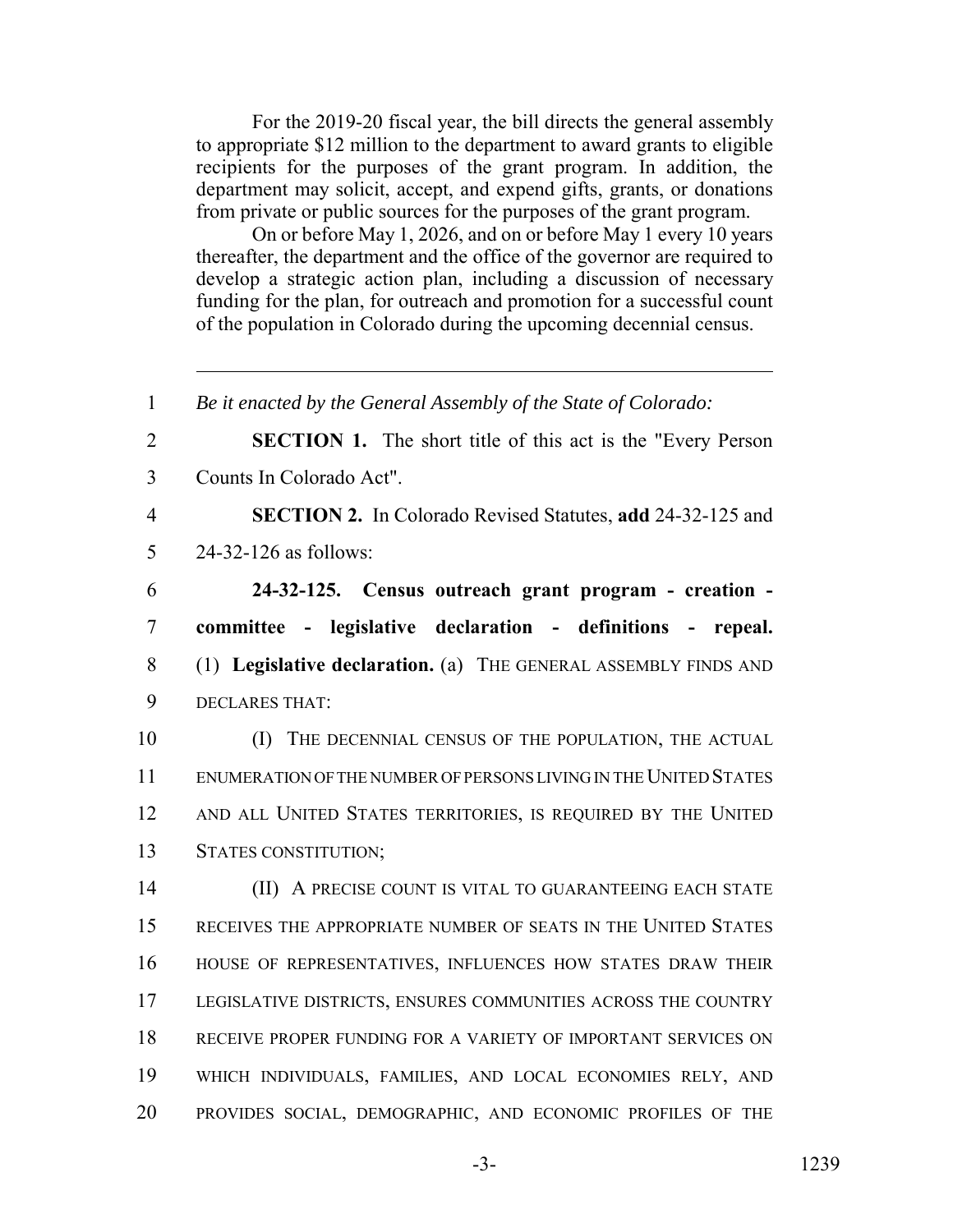NATION'S PEOPLE TO GUIDE POLICY DECISIONS AT EACH LEVEL OF GOVERNMENT;

 (III) OF THE APPROXIMATELY EIGHT HUNDRED EIGHTY-THREE BILLION DOLLARS DISTRIBUTED THROUGH FEDERAL PROGRAMS BASED ON CENSUS DATA IN THE 2016 FEDERAL FISCAL YEAR, COLORADO RECEIVED MORE THAN THIRTEEN BILLION DOLLARS THROUGH FEDERAL GRANTS AND DIRECT PAYMENTS FOR PROGRAMS THAT PROVIDE COLORADANS WITH HEALTH CARE, EDUCATION, TRANSPORTATION, NUTRITION, CHILD CARE, HOUSING, ENERGY ASSISTANCE, AND MANY OTHER SERVICES;

 (IV) THE MANY SIGNIFICANT HURDLES EXPERIENCED BY THE 2020 CENSUS, INCLUDING INSUFFICIENT FUNDING, ESPECIALLY FOR OUTREACH IN HARD-TO-COUNT COMMUNITIES AND POPULATIONS THAT HAVE BEEN HISTORICALLY UNDERCOUNTED BY PREVIOUS DECENNIAL CENSUSES, HAS RAISED SIGNIFICANT CONCERN ABOUT AN UNDERCOUNT OF THE 15 COLORADO POPULATION IN THE 2020 CENSUS;

 (V) DURING THE 2010 CENSUS, EVEN WITH THE ADDITIONAL OUTREACH RESOURCES AVAILABLE IN COMPARISON TO THOSE AVAILABLE FOR THE 2020 CENSUS, IN COLORADO CHILDREN UNDER THE AGE OF FIVE WERE UNDERCOUNTED BY EIGHTEEN THOUSAND AND LATINO CHILDREN UNDER THE AGE OF FIVE WERE UNDERCOUNTED BY EIGHT THOUSAND; AND 21 (VI) UNDERCOUNTING THE POPULATION OF COLORADO AND ITS LOCAL JURISDICTIONS JEOPARDIZES FUNDING FROM SEVERAL FEDERAL ASSISTANCE PROGRAMS THAT ALLOCATE FUNDS ON THE BASIS OF DECENNIAL CENSUS-DERIVED STATISTICS AND JEOPARDIZES THE LIKELIHOOD OF THE STATE GAINING A CONGRESSIONAL SEAT DURING CONGRESSIONAL REAPPORTIONMENT IN CONTRAST TO STATES THAT MAKE A SIGNIFICANT INVESTMENT IN A COMPLETE COUNT.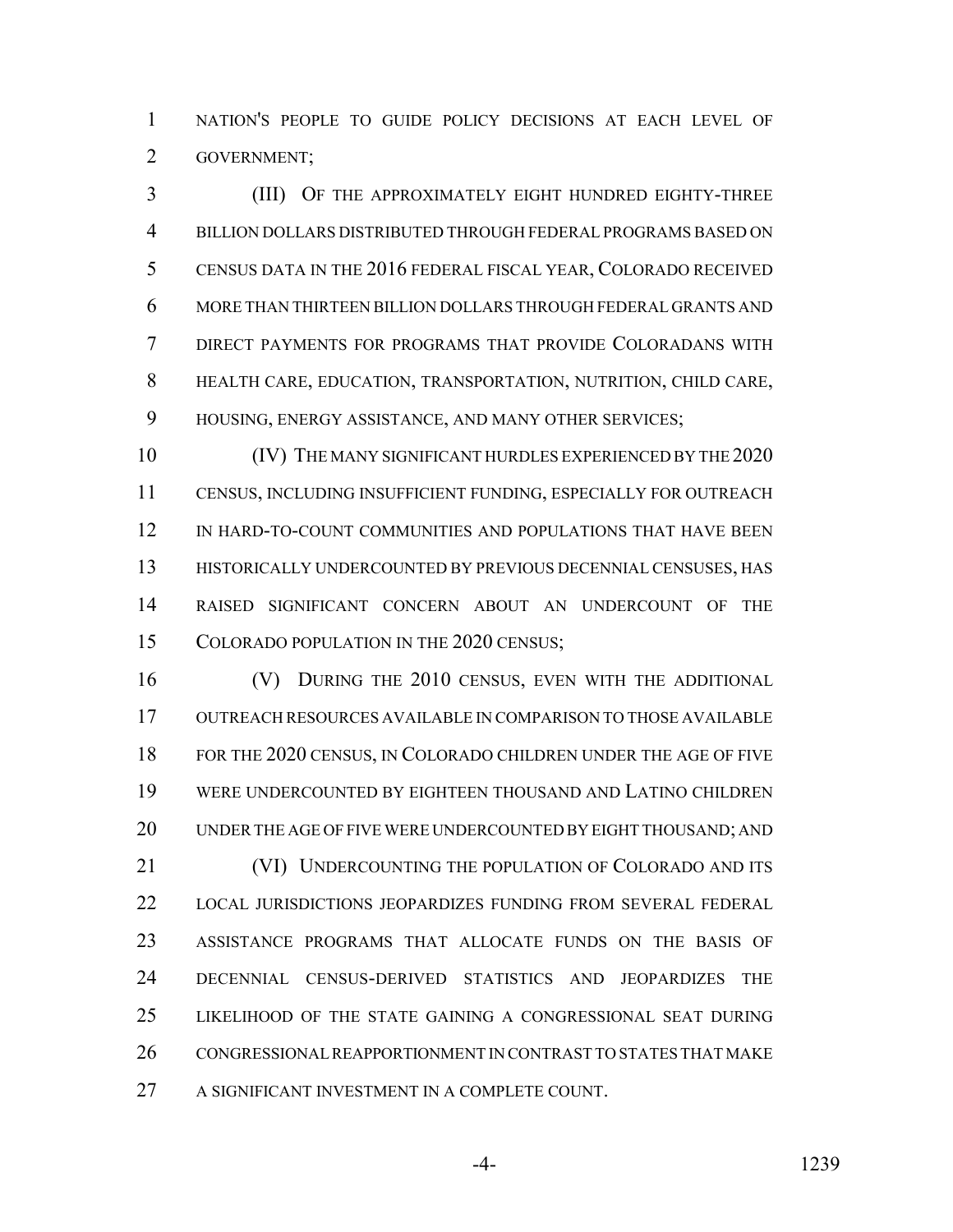(b) THE GENERAL ASSEMBLY FURTHER FINDS AND DECLARES THAT:

2 (I) THE FUTURE PROSPERITY AND WELL-BEING OF THE STATE DEPEND ON THE QUALITY OF THE INFORMATION COLLECTED BY THE CENSUS BUREAU ABOUT OUR POPULATION AND INFRASTRUCTURE.CENSUS DATA GUIDES A WIDE RANGE OF DECISIONS MADE IN THE PUBLIC AND PRIVATE SECTORS THAT AFFECT THE LIVES OF ALL COLORADANS; AND

 (II) BASED ON A REPORT BY THE COLORADO FISCAL INSTITUTE THAT CALCULATED THE MONEY NECESSARY TO CONDUCT OUTREACH TO THE ONE MILLION FIVE HUNDRED THOUSAND HARD-TO-COUNT INDIVIDUALS IN THE STATE, A TWELVE MILLION DOLLAR INVESTMENT IN A GRANT PROGRAM WOULD ALLOW THE STATE TO ALLOCATE RESOURCES, THROUGH GRANTS TO LOCAL GOVERNMENTS, INTERGOVERNMENTAL AGENCIES, COUNCILS OF GOVERNMENT, AND NONPROFIT ORGANIZATIONS, TO HARD-TO-COUNT COMMUNITIES IN COLORADO TO INCREASE THE RESPONSE RATE AND ACCURACY OF THE 2020 CENSUS IN COLORADO.

 (2) **Definitions.** AS USED IN THIS SECTION, UNLESS THE CONTEXT OTHERWISE REQUIRES:

 (a) "2020 CENSUS" MEANS THE DECENNIAL CENSUS CONDUCTED BY THE FEDERAL UNITED STATES CENSUS BUREAU IN 2020 TO DETERMINE THE 20 NUMBER OF PEOPLE LIVING IN THE UNITED STATES.

 (b) "COMMITTEE" MEANS THE 2020 CENSUS OUTREACH GRANT PROGRAM COMMITTEE CREATED IN SUBSECTION (5) OF THIS SECTION.

 (c) "DEPARTMENT" MEANS THE DEPARTMENT OF LOCAL AFFAIRS. 24 (d) "DIVISION" MEANS THE DIVISION OF LOCAL GOVERNMENT CREATED IN THE DEPARTMENT.

 (e) "ELIGIBLE RECIPIENT" MEANS AN ENTITY THAT IS ELIGIBLE TO RECEIVE A GRANT THROUGH THE GRANT PROGRAM AND INCLUDES LOCAL

-5- 1239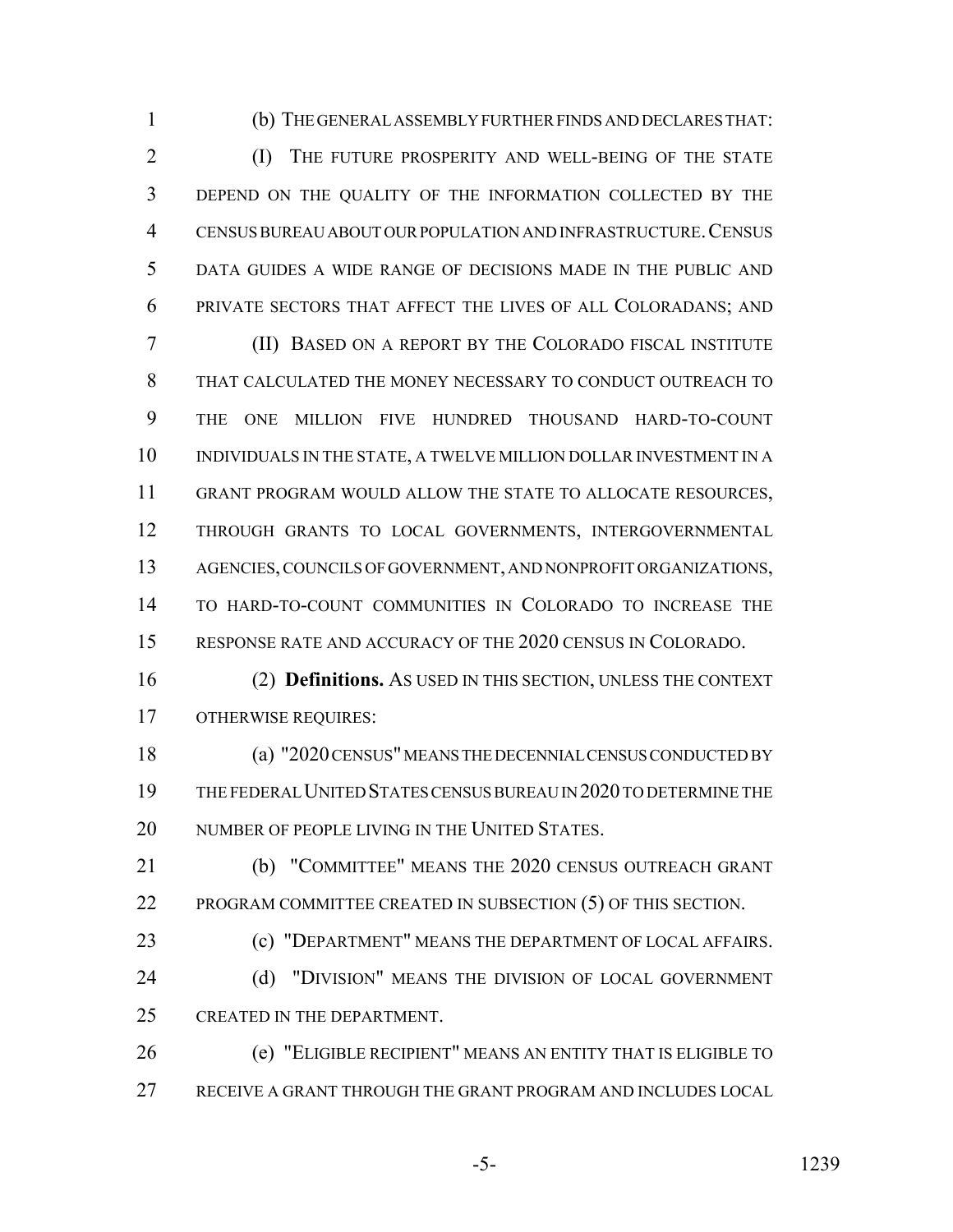GOVERNMENTS, INTERGOVERNMENTAL AGENCIES, COUNCILS OF 2 GOVERNMENT, HOUSING AUTHORITIES, SCHOOL DISTRICTS, NONPROFIT ORGANIZATIONS, THE SOUTHERN UTE INDIAN TRIBE, AND THE UTE MOUNTAIN UTE TRIBE.

 (f) "GRANT PROGRAM" MEANS THE 2020 CENSUS OUTREACH GRANT PROGRAM CREATED IN SUBSECTION (3) OF THIS SECTION.

 (g) "HARD-TO-COUNT COMMUNITIES" MEANS COMMUNITIES AND POPULATIONS THAT HAVE BEEN HISTORICALLY UNDERCOUNTED BY PREVIOUS DECENNIAL CENSUSES, INCLUDING, BUT NOT NECESSARILY LIMITED TO, CHILDREN UNDER FIVE YEARS, RACIAL AND ETHNIC MINORITIES, COMMUNITIES OF COLOR,AMERICAN INDIANS AND ALASKAN NATIVES, PEOPLE WITH DISABILITIES, PEOPLE WITH LOW INCOMES, IMMIGRANTS, PEOPLE WHO SPEAK AND UNDERSTAND LIMITED AMOUNTS OF ENGLISH, PEOPLE LIVING IN RURAL AREAS OF THE STATE, PEOPLE IN THE STATE WITHOUT SUFFICIENT INTERNET ACCESS, ADULTS AGE SIXTY OR OVER, AND PEOPLE WHO ARE TRANSIENT OR HOMELESS.

 (h) "NONPROFIT ORGANIZATION" MEANS A TAX-EXEMPT CHARITABLE OR SOCIAL WELFARE ORGANIZATION OPERATING UNDER 19 SECTION 501 (c)(3) OR 501 (c)(4) OF TITLE 26 OF THE UNITED STATES CODE, THE FEDERAL "INTERNAL REVENUE CODE OF 1986", AS AMENDED. (3) **2020 census outreach grant program creation.** (a) THERE IS HEREBY CREATED IN THE DIVISION THE 2020 CENSUS OUTREACH GRANT PROGRAM TO PROVIDE GRANTS TO ELIGIBLE RECIPIENTS TO SUPPORT THE 24 ACCURATE COUNTING OF THE POPULATION OF THE STATE FOR THE 2020 CENSUS.

 (b) THE DEPARTMENT, IN COORDINATION WITH THE COMMITTEE, SHALL IMPLEMENT AND ADMINISTER THE GRANT PROGRAM AND SHALL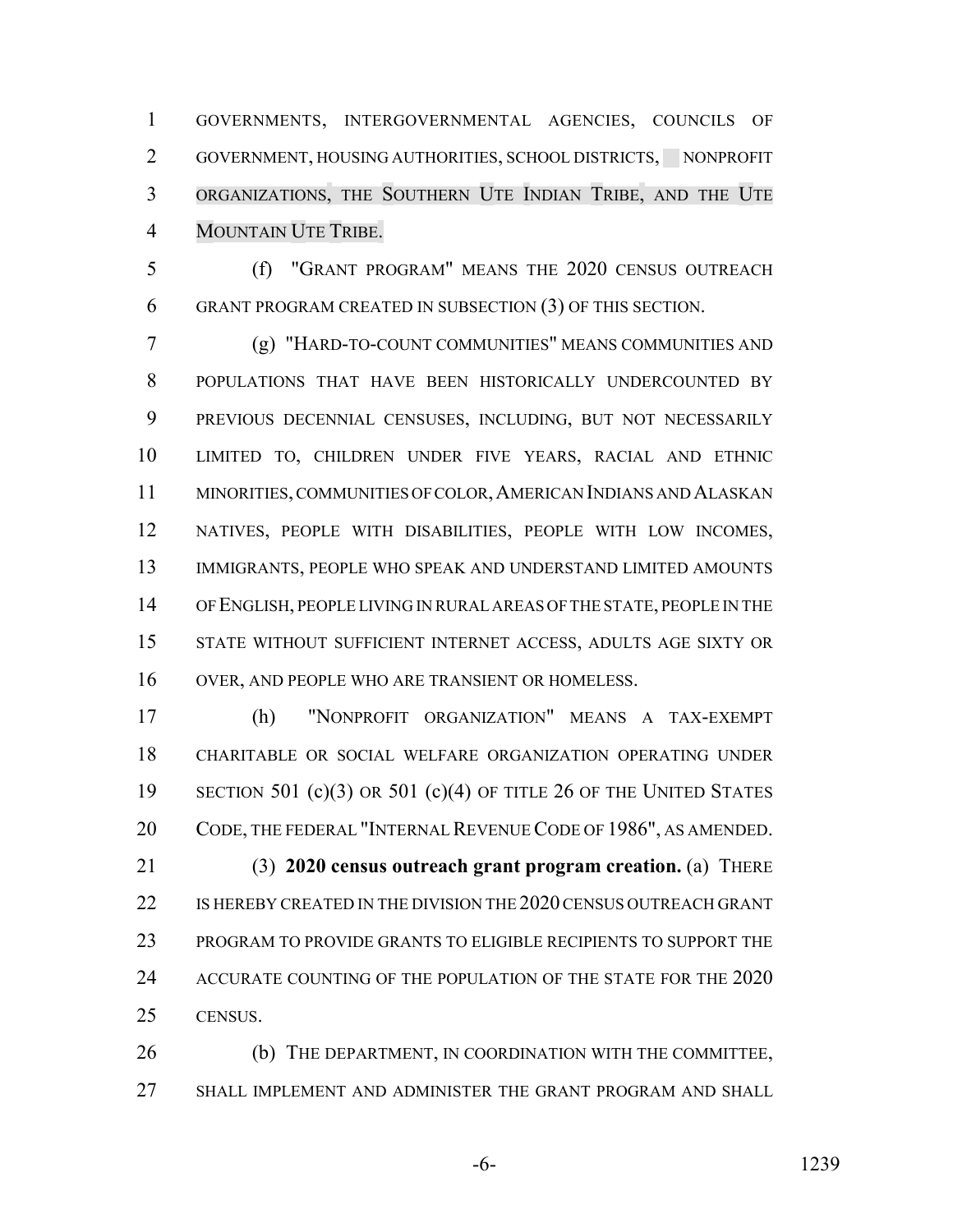AWARD GRANTS AS PROVIDED IN THIS SECTION, SUBJECT TO AVAILABLE APPROPRIATIONS.GRANTS SHALL BE PAID FROM MONEY APPROPRIATED TO THE DEPARTMENT FOR THE GRANT PROGRAM AS PROVIDED IN SUBSECTION (8)(a) OF THIS SECTION AND FROM ANY GIFTS, GRANTS, OR DONATIONS RECEIVED BY THE DEPARTMENT FOR THE PURPOSES OF THE GRANT PROGRAM PURSUANT TO SUBSECTION (8)(b) OF THIS SECTION.

 (c) THE DEPARTMENT SHALL DEVELOP POLICIES AND PROCEDURES TO IMPLEMENT AND ADMINISTER THE GRANT PROGRAM. AT A MINIMUM, THE POLICIES MUST SPECIFY THE TIME FRAMES FOR APPLYING FOR GRANTS, THE FORM OF THE GRANT PROGRAM APPLICATION, AND THE CONTENTS OF THE REPORT REQUIRED BY ELIGIBLE RECIPIENTS THAT RECEIVED GRANT 12 MONEY PURSUANT TO SUBSECTION (7)(a) OF THIS SECTION.

 (d) THE DEPARTMENT SHALL IMPLEMENT AND ADMINISTER THE GRANT PROGRAM WITHIN ITS EXISTING RESOURCES.

 (4) **Purposes for which grant money may be used.** ELIGIBLE RECIPIENTS MAY USE THE MONEY RECEIVED THROUGH THE GRANT PROGRAM FOR THE FOLLOWING PURPOSES:

 (a) TO CONDUCT 2020 CENSUS OUTREACH, EDUCATION, AND PROMOTION TO FOCUS ON HARD-TO-COUNT COMMUNITIES IN THE STATE AND TO INCREASE THE SELF-RESPONSE RATE AND ACCURACY OF THE 2020 CENSUS IN THE STATE; OR

 (b) TO FURTHER AWARD GRANT MONEY TO OTHER LOCAL GOVERNMENTS, INTERGOVERNMENTAL AGENCIES, COUNCILS OF GOVERNMENT, HOUSING AUTHORITIES, SCHOOL DISTRICTS, OR NONPROFIT ORGANIZATIONS, SO LONG AS THE GRANT MONEY WILL BE USED FOR THE PURPOSES SPECIFIED IN SUBSECTION (4)(a) OF THIS SECTION.

(5) **2020 census outreach grant program committee.** (a) THE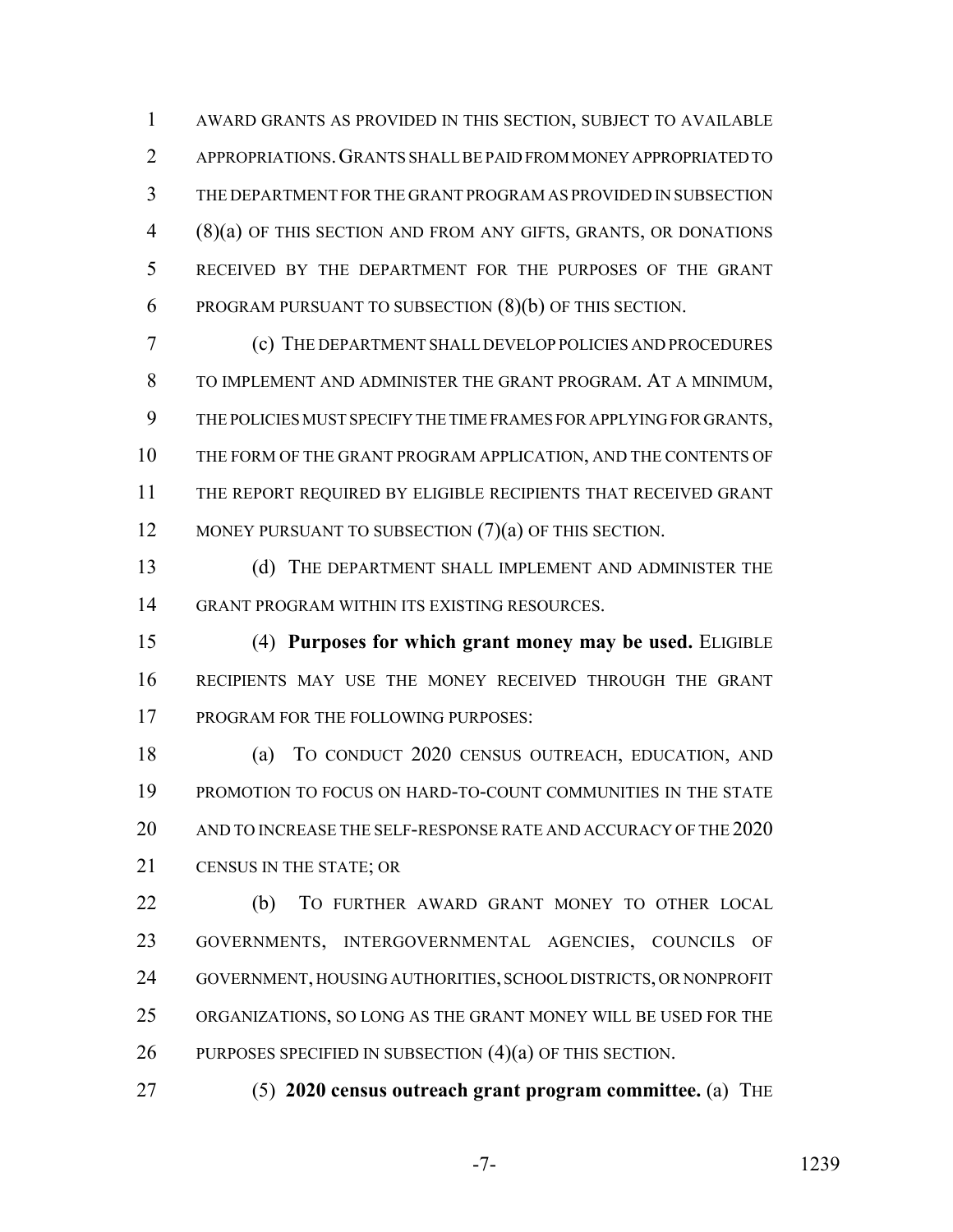2020 CENSUS OUTREACH GRANT PROGRAM COMMITTEE IS CREATED IN THE DEPARTMENT TO MAKE RECOMMENDATIONS TO THE DEPARTMENT REGARDING THE POLICIES AND PROCEDURES DEVELOPED PURSUANT TO 4 SUBSECTION (3)(c) OF THIS SECTION, TO REVIEW GRANT APPLICATIONS, AND TO MAKE RECOMMENDATIONS TO THE EXECUTIVE DIRECTOR OF THE DEPARTMENT REGARDING WHICH APPLICATIONS TO APPROVE FOR A GRANT AWARD. THE COMMITTEE CONSISTS OF SEVEN MEMBERS WHO SHALL BE APPOINTED BY JUNE 1, 2019, AS FOLLOWS:

 (I) THE SPEAKER OF THE HOUSE OF REPRESENTATIVES, THE PRESIDENT OF THE SENATE, AND THE MINORITY LEADERS OF THE HOUSE OF REPRESENTATIVES AND THE SENATE SHALL EACH APPOINT ONE COMMITTEE MEMBER WHO IS NOT A MEMBER OF THE GENERAL ASSEMBLY; AND

 (II) THE GOVERNOR SHALL APPOINT THREE COMMITTEE MEMBERS. (b) IN MAKING APPOINTMENTS TO THE COMMITTEE, THE ELECTED OFFICIALS MAKING THE APPOINTMENTS SHALL ATTEMPT TO APPOINT COMMITTEE MEMBERS THAT REFLECT THE GEOGRAPHIC AND DEMOGRAPHIC DIVERSITY OF THE STATE AND SHALL ATTEMPT TO INCLUDE MEMBERS OF DIVERSE POLITICAL, RACIAL, CULTURAL, INCOME, AND ABILITY GROUPS. IN ADDITION, THE ELECTED OFFICIALS MAKING THE APPOINTMENTS SHALL ENSURE THAT HIS OR HER APPOINTEE OR APPOINTEES HAVE NOT, WITHIN THE LAST FIVE YEARS, WORKED FOR OR SERVED ON THE BOARD OF ANY ELIGIBLE RECIPIENT THAT WILL LIKELY APPLY FOR A GRANT THROUGH THE GRANT PROGRAM. ANY ELIGIBLE RECIPIENT FOR WHICH A COMMITTEE MEMBER HAS WORKED OR SERVED ON THE BOARD IN THE LAST FIVE YEARS IS DISQUALIFIED FROM APPLYING FOR 26 A GRANT THROUGH THE GRANT PROGRAM.

(c) IF FOR ANY REASON THERE IS A VACANCY ON THE COMMITTEE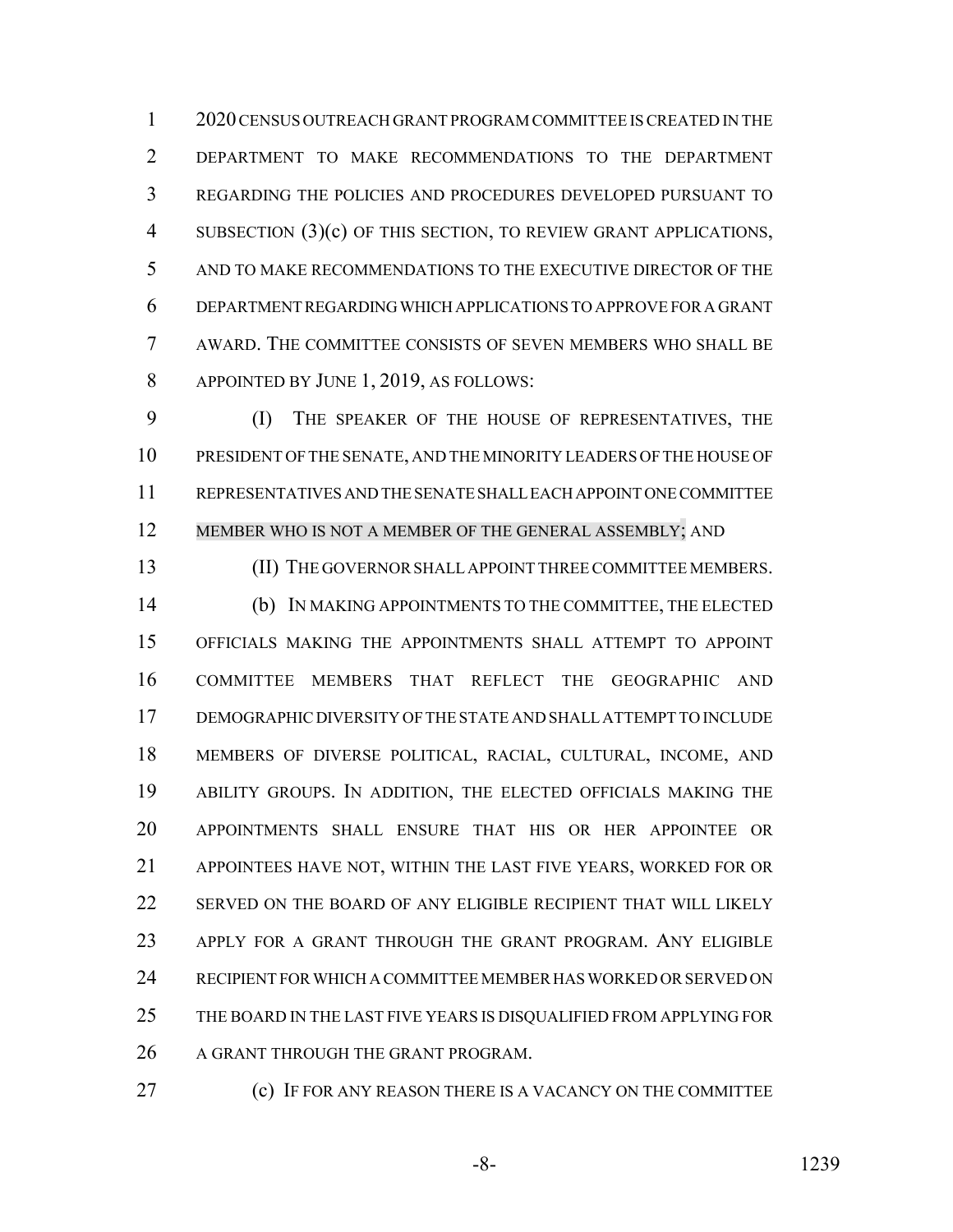AFTER JUNE 15, 2019, THE GOVERNOR SHALL FILL THE VACANCY AS SOON AS POSSIBLE.

 (d) THE GOVERNOR SHALL SELECT ONE PERSON TO SERVE AS THE CHAIR OF THE COMMITTEE.

 (e) THE COMMITTEE SHALL HOLD ITS FIRST MEETING NO LATER THAN JULY 1, 2019.

 (f) MEMBERS OF THE COMMITTEE SHALL NOT RECEIVE COMPENSATION; EXCEPT THAT THE MEMBERS OF THE COMMITTEE WHO RESIDE MORE THAN FIFTY MILES FROM THE LOCATION OF A COMMITTEE HEARING ARE ENTITLED TO RECEIVE THE SAME PER DIEM COMPENSATION AND REIMBURSEMENT OF EXPENSES AS THOSE PROVIDED FOR MEMBERS OF BOARDS AND COMMISSIONS PURSUANT TO SECTION 24-34-102 (13) AND FOR EXPENSES INCURRED IN TRAVELING TO AND FROM THE MEETINGS OF THE COMMITTEE, INCLUDING ANY REQUIRED DEPENDENT OR ATTENDANT TRAVEL, FOOD, AND LODGING. MEMBERS OF THE COMMITTEE ARE ALSO ENTITLED TO BE REIMBURSED FOR ANY EXPENSES RELATED TO DEPENDENT OR ATTENDANT CARE NECESSARY TO SUPPORT THEIR PARTICIPATION IN A COMMITTEE HEARING.

 (g) THE CHAIR OF THE COMMITTEE SHALL ENSURE THAT AT EVERY MEETING OF THE COMMITTEE THERE IS AN OPPORTUNITY FOR PUBLIC COMMENT, INCLUDING PUBLIC COMMENTS SUBMITTED VIA THE INTERNET. THE CHAIR OF THE COMMITTEE SHALL SOLICIT INPUT ONLINE OR IN PERSON AT COMMITTEE MEETINGS BEFORE AND DURING THE PROCESS THROUGH WHICH THE COMMITTEE MAKES RECOMMENDATIONS TO THE DEPARTMENT REGARDING GRANT RECIPIENTS.

26 (h) ON OR BEFORE AUGUST 15, 2019, THE COMMITTEE SHALL 27 NOTIFY THE PUBLIC OF THE GRANT PROGRAM.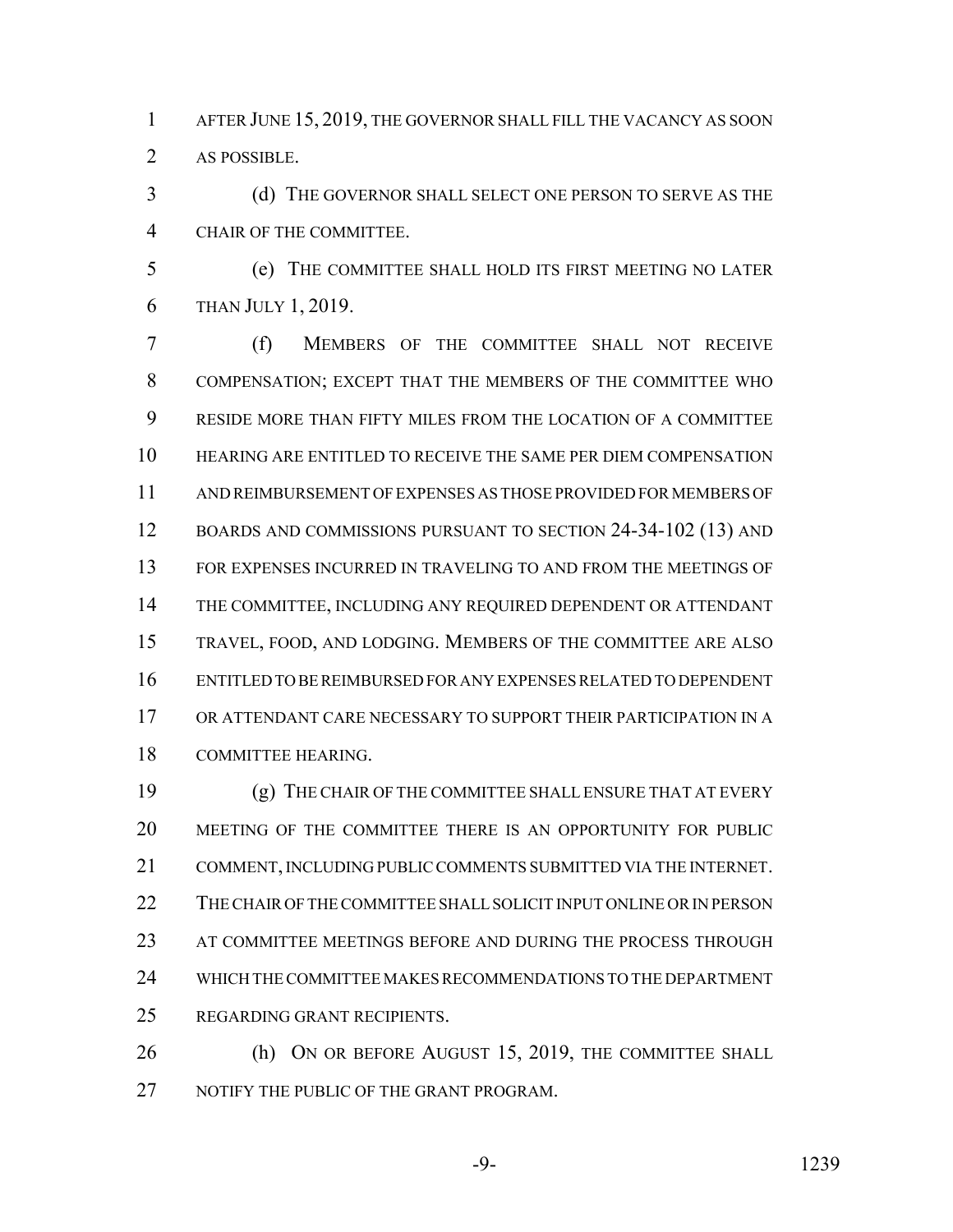(6) **Grant applications and awards.** (a) TO RECEIVE A GRANT, AN ELIGIBLE RECIPIENT MUST SUBMIT AN APPLICATION TO THE DEPARTMENT IN ACCORDANCE WITH THE POLICIES AND PROCEDURES DEVELOPED BY THE DEPARTMENT.AT A MINIMUM THE APPLICATION MUST INCLUDE THE FOLLOWING INFORMATION:

 (I) A DESCRIPTION OF HOW THE ELIGIBLE RECIPIENT'S CURRENT CAPACITY FOR OUTREACH AND COMMUNITY ENGAGEMENT ENABLES IT TO INCREASE THE SELF-RESPONSE RATE AND ACCURACY OF THE 2020 CENSUS IN THE STATE, SPECIFICALLY IN HARD-TO-COUNT COMMUNITIES, 10 INCLUDING OUTREACH, EDUCATION, AND PROMOTION EFFORTS;

 (II) A DESCRIPTION OF HOW THE ELIGIBLE RECIPIENT PLANS TO USE GRANT MONEY TO INCREASE THE RESPONSE RATE AND ACCURACY OF THE 13 2020 CENSUS IN THE STATE;

 (III) THE WAYS IN WHICH THE ELIGIBLE RECIPIENT WILL USE GRANT MONEY TO IMPROVE SELF-RESPONSE RATES IN THE 2020 CENSUS IN HARD-TO-COUNT COMMUNITIES IN THE STATE; AND

 (IV) WHETHER THE ELIGIBLE RECIPIENT PLANS TO USE GRANT MONEY TO FURTHER GRANT AWARDS TO OTHER ENTITIES, AND, IF APPLICABLE, THE NATURE OF THE WORK OF THOSE ENTITIES AND THE AMOUNT OF THE GRANT MONEY THE ELIGIBLE RECIPIENT INTENDS TO RETAIN TO COVER ITS ADMINISTRATIVE COSTS.

 (b) THE COMMITTEE SHALL REVIEW THE APPLICATIONS RECEIVED PURSUANT TO THIS SECTION AND SHALL MAKE RECOMMENDATIONS TO THE EXECUTIVE DIRECTOR OF THE DEPARTMENT REGARDING WHICH GRANT APPLICATIONS TO APPROVE. THE EXECUTIVE DIRECTOR OF THE DEPARTMENT SHALL HAVE SOLE DISCRETION IN MAKING THE GRANT AWARDS.IN DEVELOPING ITS RECOMMENDATIONS THE COMMITTEE SHALL

-10- 1239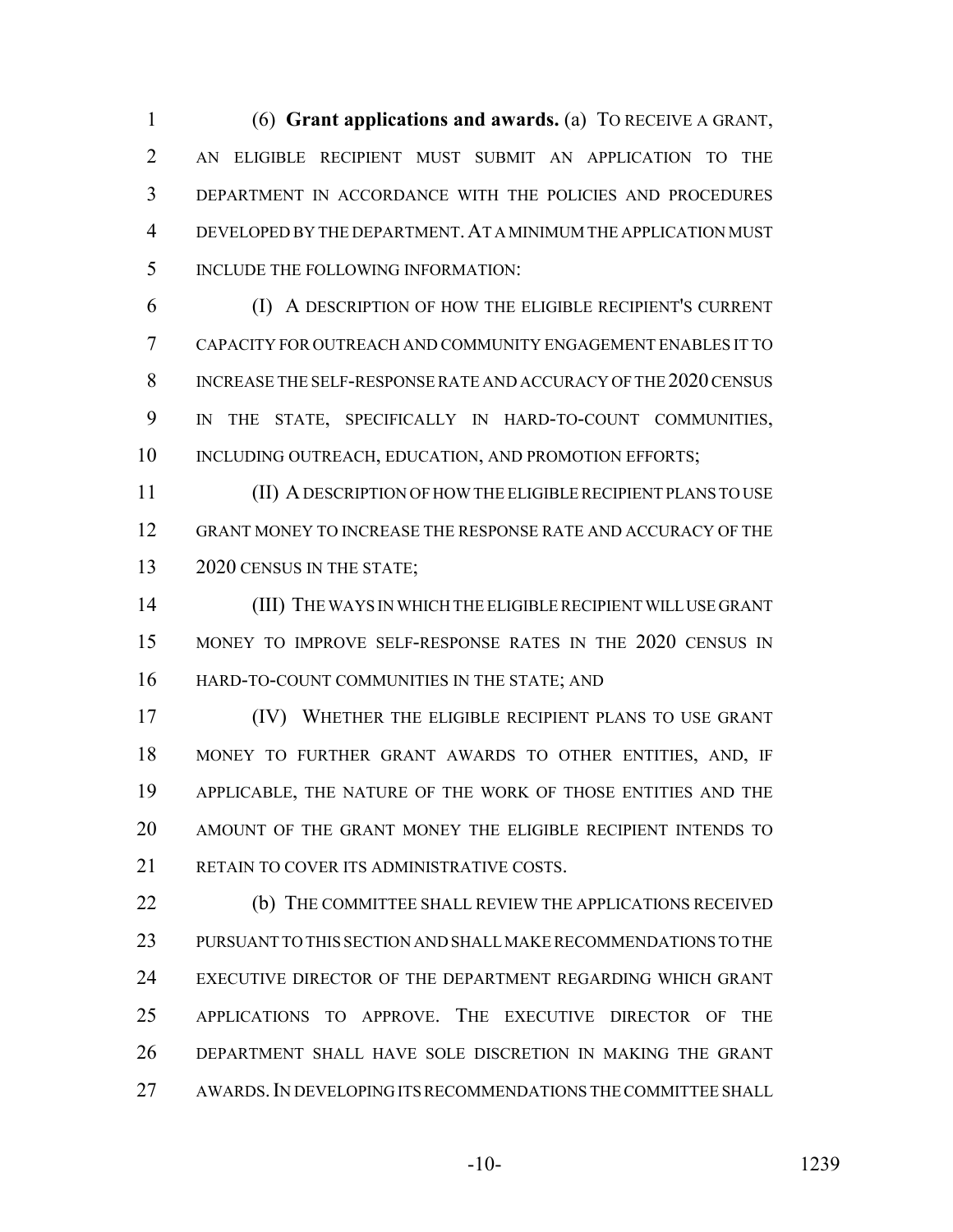CONSIDER:

 (I) WHETHER THE ELIGIBLE RECIPIENT WILL BE CONDUCTING OUTREACH IN HARD-TO-COUNT COMMUNITIES IN THE STATE; AND

 (II) THE SIZE AND GEOGRAPHIC AND DEMOGRAPHIC DIVERSITY OF THE HARD-TO-COUNT COMMUNITIES IN THE STATE IN WHICH OUTREACH, EDUCATION, AND PROMOTION OF THE 2020 CENSUS WILL OCCUR AS PROVIDED BY ALL ELIGIBLE RECIPIENTS THAT RECEIVE GRANT MONEY.

8 (c) SUBJECT TO AVAILABLE APPROPRIATIONS, THE EXECUTIVE DIRECTOR OF THE DEPARTMENT SHALL AWARD GRANTS FOR THE PURPOSES SPECIFIED IN THIS SECTION ON OR BEFORE NOVEMBER 1, 2019. THE EXECUTIVE DIRECTOR OF THE DEPARTMENT SHALL DISTRIBUTE THE GRANT MONEY TO ELIGIBLE RECIPIENTS THAT WERE AWARDED GRANTS WITHIN THIRTY DAYS AFTER THE GRANTS ARE AWARDED.

 (d) ANY ELIGIBLE RECIPIENT THAT IS AWARDED A GRANT PURSUANT TO THIS SECTION SHALL NOTIFY THE COUNTY IN WHICH THE ELIGIBLE RECIPIENT IS SITUATED OF THE GRANT AWARD.

 (7) **Reporting requirements.** (a) ON OR BEFORE MAY 1, 2021, EACH ELIGIBLE RECIPIENT THAT RECEIVED A GRANT THROUGH THE GRANT PROGRAM SHALL SUBMIT A REPORT AND SUPPORTING DOCUMENTATION OF ELIGIBLE EXPENDITURES TO THE DEPARTMENT INCLUDING INFORMATION 21 TO BE DETERMINED BY THE DIRECTOR OF THE DIVISION PURSUANT TO THE 22 POLICIES AND PROCEDURES DEVELOPED PURSUANT TO SUBSECTION (3)(c) OF THIS SECTION.IF AN ELIGIBLE RECIPIENT USED GRANT MONEY TO MAKE GRANTS TO OTHER ENTITIES, THE ELIGIBLE RECIPIENT SHALL INCLUDE IN THE REPORT THE AMOUNT OF GRANT MONEY IT USED FOR ITS ADMINISTRATIVE COSTS IN MAKING ADDITIONAL GRANTS.

**(b)** ON OR BEFORE JANUARY 1, 2023, THE DEPARTMENT SHALL

-11- 1239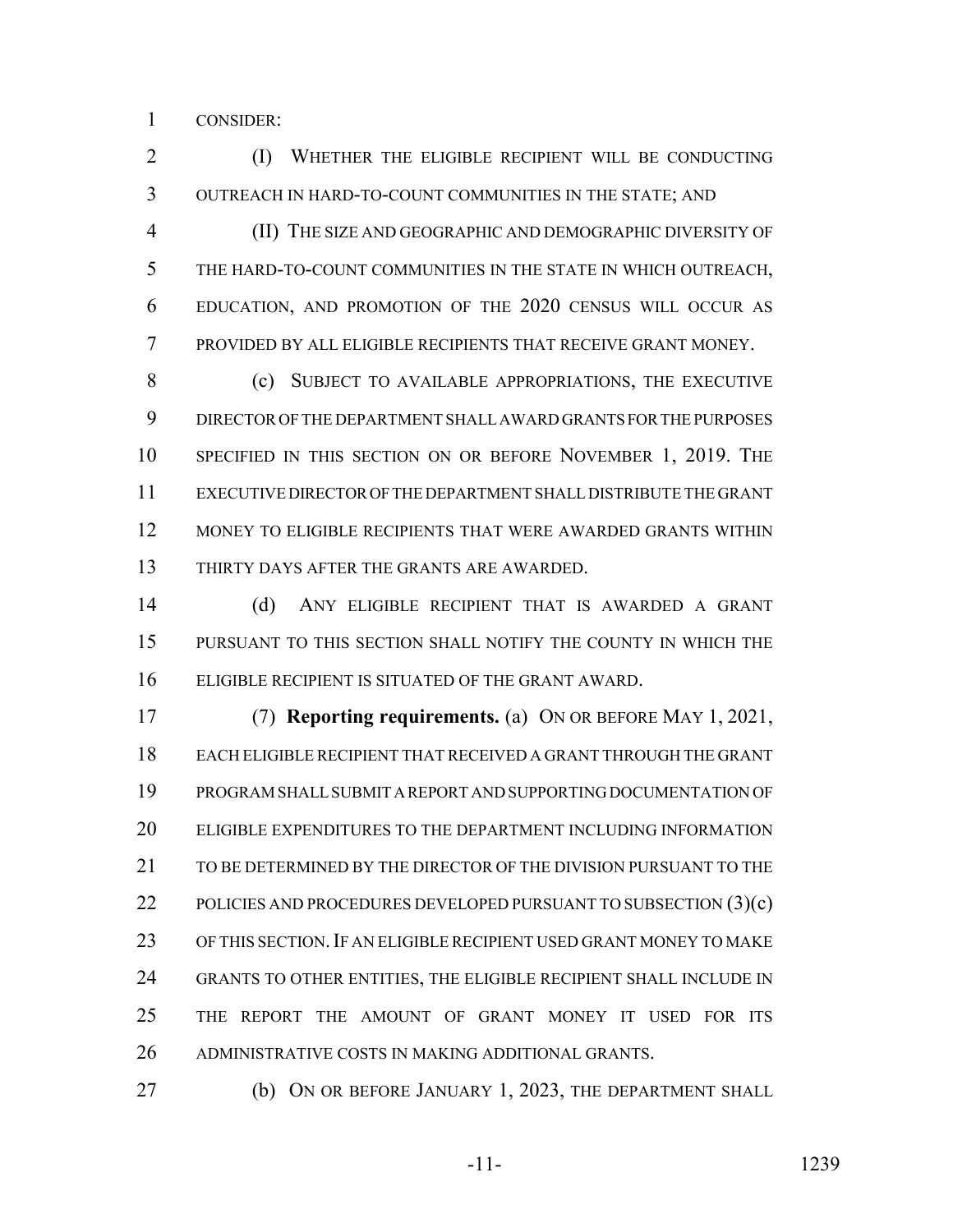SUBMIT A REPORT TO THE LOCAL GOVERNMENT COMMITTEES OF THE SENATE AND THE HOUSE OF REPRESENTATIVES, OR ANY SUCCESSOR COMMITTEES, AND TO THE GOVERNOR REGARDING THE 2020 CENSUS OUTREACH, EDUCATION, AND PROMOTION CONDUCTED THROUGH THE GRANT PROGRAM. AT A MINIMUM THE REPORT MUST INCLUDE:

 (I) A LIST OF ELIGIBLE RECIPIENTS THAT RECEIVED GRANTS AND THE AMOUNT OF THE GRANT AWARDED TO EACH ELIGIBLE RECIPIENT;

8 (II) THE POPULATION ON WHICH EACH ELIGIBLE RECIPIENT THAT RECEIVED A GRANT FOCUSED ITS 2020 CENSUS OUTREACH USING GRANT MONEY;

(III) COLORADO'S SELF-RESPONSE RATE IN THE 2020 CENSUS;

(IV) LESSONS LEARNED FROM 2020 CENSUS OUTREACH; AND

 (V) A RECOMMENDED TIME LINE FOR THE STATE'S INVOLVEMENT 14 IN THE 2030 CENSUS OUTREACH.

 (8) **Sources of grant money.** (a) FOR THE 2019-20 FISCAL YEAR, THE GENERAL ASSEMBLY SHALL APPROPRIATE TWELVE MILLION DOLLARS TO THE DEPARTMENT TO AWARD GRANTS TO ELIGIBLE RECIPIENTS FOR THE PURPOSES OF THE GRANT PROGRAM SPECIFIED IN THIS SECTION. ANY UNEXPENDED AND UNENCUMBERED MONEY FROM THE APPROPRIATION REMAINS AVAILABLE FOR EXPENDITURE BY THE DEPARTMENT FOR THE PURPOSES OF THIS SECTION IN THE NEXT FISCAL YEAR WITHOUT FURTHER 22 APPROPRIATION.

 (b) THE DEPARTMENT MAY SOLICIT, ACCEPT, AND EXPEND GIFTS, GRANTS, OR DONATIONS FROM PRIVATE OR PUBLIC SOURCES FOR THE PURPOSES OF THIS SECTION.

 (9) **Repeal.** THIS SECTION IS REPEALED, EFFECTIVE JULY 1, 2022. **24-32-126. Strategic action plan for upcoming decennial**